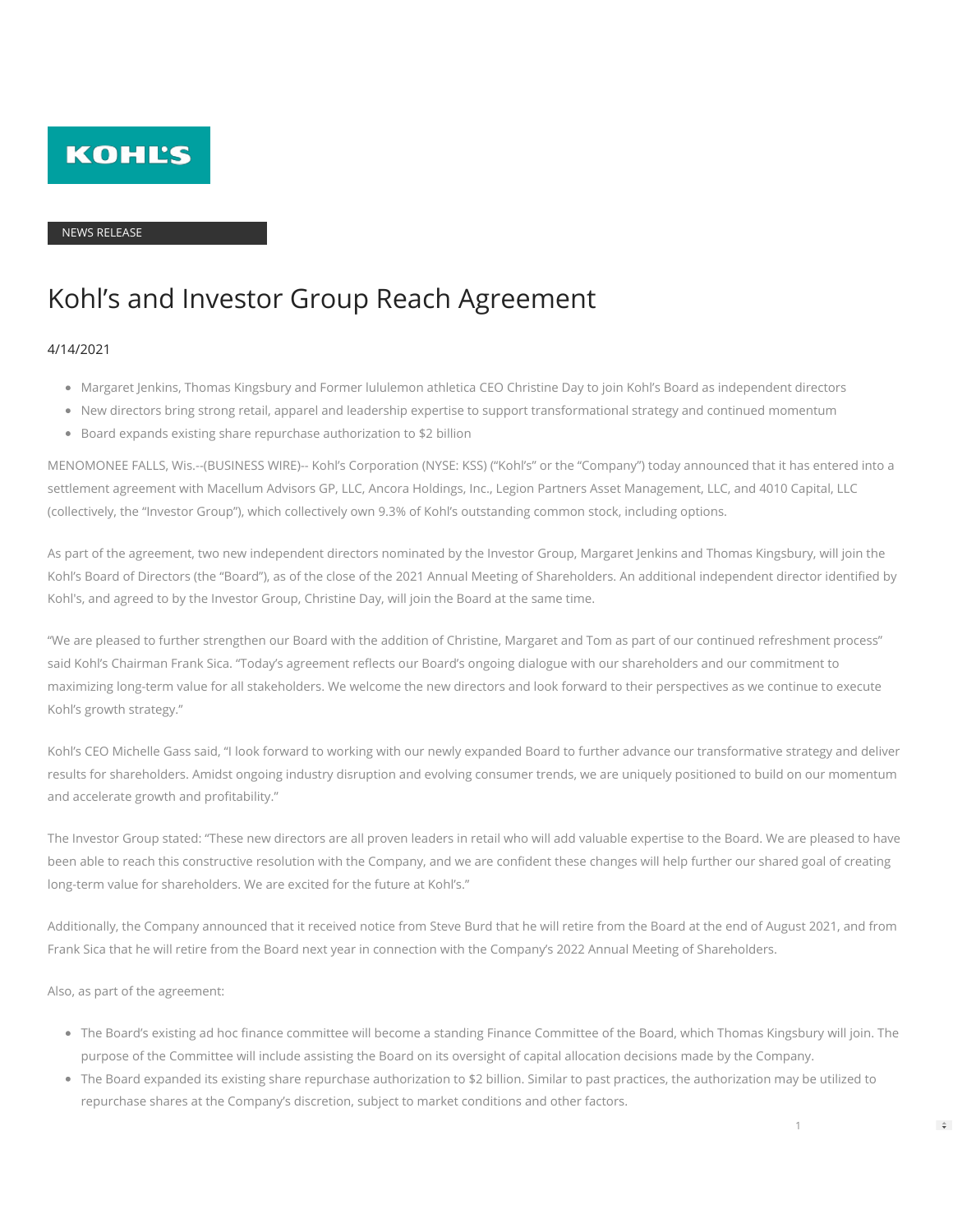The Investor Group will not be submitting WHITE Proxy Cards for tabulation for the 2021 Annual Meeting of Shareholders and encourages stockholders to submit a BLUE proxy card in support of the Board's recommendations on each proposal. All votes previously submitted on WHITE proxy cards (whether with respect to withdrawn directors or other agenda matters) will be disregarded in entirety.

The Investor Group has also agreed to abide by certain customary standstill provisions until 30 days prior to the close of the nomination window for the Company's 2022 Annual Meeting of Shareholders.

The complete agreement will be filed by the Company with the U.S. Securities and Exchange Commission ("SEC") as an exhibit to the Current Report on Form 8-K.

## About the New Directors

Christine Day brings extensive expertise in retail, including experience in athleisure. Ms. Day is co-founder and the Executive Chairman of The House of LR&C, a new concept in retail with a focus on fashion and sustainability and doing good, and currently serves on the board of directors of Performance Kitchen. From 2008 to 2013, Ms. Day served as the CEO of lululemon athletica, where she was a key driver in the company's significant growth in sales from less than \$300 million to \$1.5 billion and grew stores from less than 100 to 250. Prior to lululemon she spent more than 20 years at the Starbucks Corporation, in a variety of leadership positions including most recently as President of the Asia Pacific Group.

Margaret Jenkins hasextensive background in retail and consumer marketing management and advertising. Ms. Jenkins has served as a director for clothing retailer Citi Trends Inc. as well as for PVH Corp., an international apparel manufacturer and retailer. She has also served as Chief Marketing Officer of restaurant corporations Denny's Corporation and El Pollo Loco. Ms. Jenkins also held several management positions with Taco Bell Corp. and PepsiCo International Foodservice. Ms. Jenkins is Chair of the Board of Directors of Prisma Health – Upstate, one of the largest healthcare providers in the Southeast.

Thomas A. Kingsbury brings more than 40 years of experience in the retail industry. Mr. Kingsbury serves as an independent director at Big Lots, Inc, BJ'S Wholesale Club Holdings, Inc., and at Tractor Supply Co. Most recently, he served as the President and CEO of Burlington Stores, Inc. from 2008 until his retirement in September 2019. Mr. Kingsbury also served as a member of the board of directors of Burlington Stores from 2008 until February 2020, including as Chairman from May 2014 to September 2019 and as Executive Chairman from September 2019 to February 2020. Prior to Burlington Stores, Kingsbury held various leadership positions at retail companies including Kohl's and The May Department Stores Company.

### Cautionary Statement Regarding Forward-Looking Information

This press release contains "forward-looking statements" within the meaning of the Private Securities Litigation Reform Act of 1995. The Company intends forward-looking terminology such as "believes," "expects," "may," "will," "should," "anticipates," "strategy," "preliminary," "plans," or similar expressions to identify forward-looking statements. Such statements are subject to certain risks and uncertainties, which could cause the Company's actual results to differ materially from those anticipated by the forward-looking statements. These risks and uncertainties include, but are not limited to, our ability to execute on and realize the benefits of our strategic plan, market conditions beyond our control, including the ongoing and evolving impact of the COVID-19 pandemic, that may negatively impact our stock price vis-à-vis industry analyst expectations and the risks described more fully in Item 1A in the Company's Annual Report on Form 10-K, which is expressly incorporated herein by reference, and other factors as may periodically be described in the Company's filings with the SEC. Forward-looking statements relate to the date initially made, and Kohl's undertakes no obligation to update them.

## About Kohl's